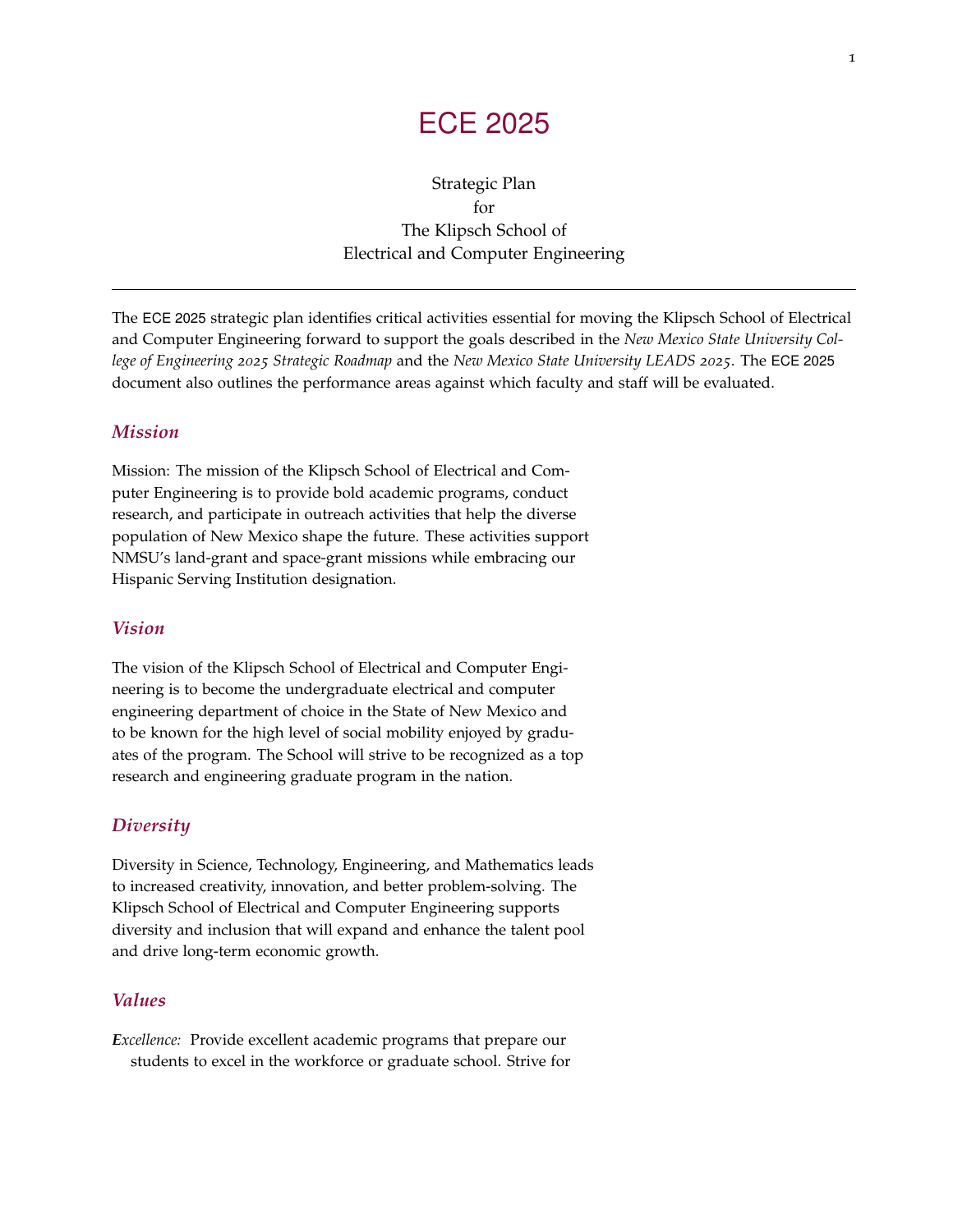excellence in research that helps to shape the future.

- *Commitment:* Faculty and staff have a deep commitment to serving the needs of our students and providing them pathways to success. A high level of engagement with the
- *Engagement:* ECE faculty and staff will engage with students, both inside and outside the classroom, to build a community that helps to show students they have a place in the engineering profession.

## *ECE Goals*

# *Goal 1. Enhance student success in ECE and facilitate social mobility*

#### *Strategies*

- *1.1* Increase the number of students successfully participating in the ECE program. Improvements in recruitment and retention will drive enrollment increases.
- *1.2* Provide exceptional academic programs that deliver fundamental concepts along with exposure to emerging topics.
- *1.3* Increase student engagement in ECE through the support of student organizations (IEEE, HKN, WiSTEM), design contests and research opportunities. These activities bolster the students' STEM self-efficacy.
- *1.4* Promote career awareness and experiential learning. STEM career focus is an important element in retention.
- *1.5* Pursue funding to support student centered programs.

# *Goal 2. Elevated funded research and the associated scholarship, technology transfer and development of intellectual property.*

- 2.*1* Increase proposal submission rate to support  $\frac{\$200k}{\mathit{faculty} \cdot \mathit{year}}$  College goal.
- *2.2* Build collaborative teams to pursue large funding opportunities.
- *2.3* Generate publications that demonstrate excellence in engineering fields. The h-index, i10-index and number of citations will be used as indicators.

### *Goal 3. Amplify engineering extension and outreach*

*3.1* Support engineering outreach and extension actives.

The Department takes its role as part of a Hispanic **Serving** Institution seriously.

Department boosts self-efficacy and retention.

ECE leads the College in evidencegenerating programs to increase retention. These include peer mentoring, data analytics, metecognition training, program complexity analysis, and concept inventory mapping.

The ECE concentrations and STEM electives allow students to tailor their degrees to make them the ideal candidate for the jobs they want after graduation.

Multidisciplinary teams and teams that reach across institutions are particularly impactful.

Indicators will be compared to faculty at peer institutions in similar areas at similar academic ranks

Engineering outreach is an essential element in the College's recruitment plan.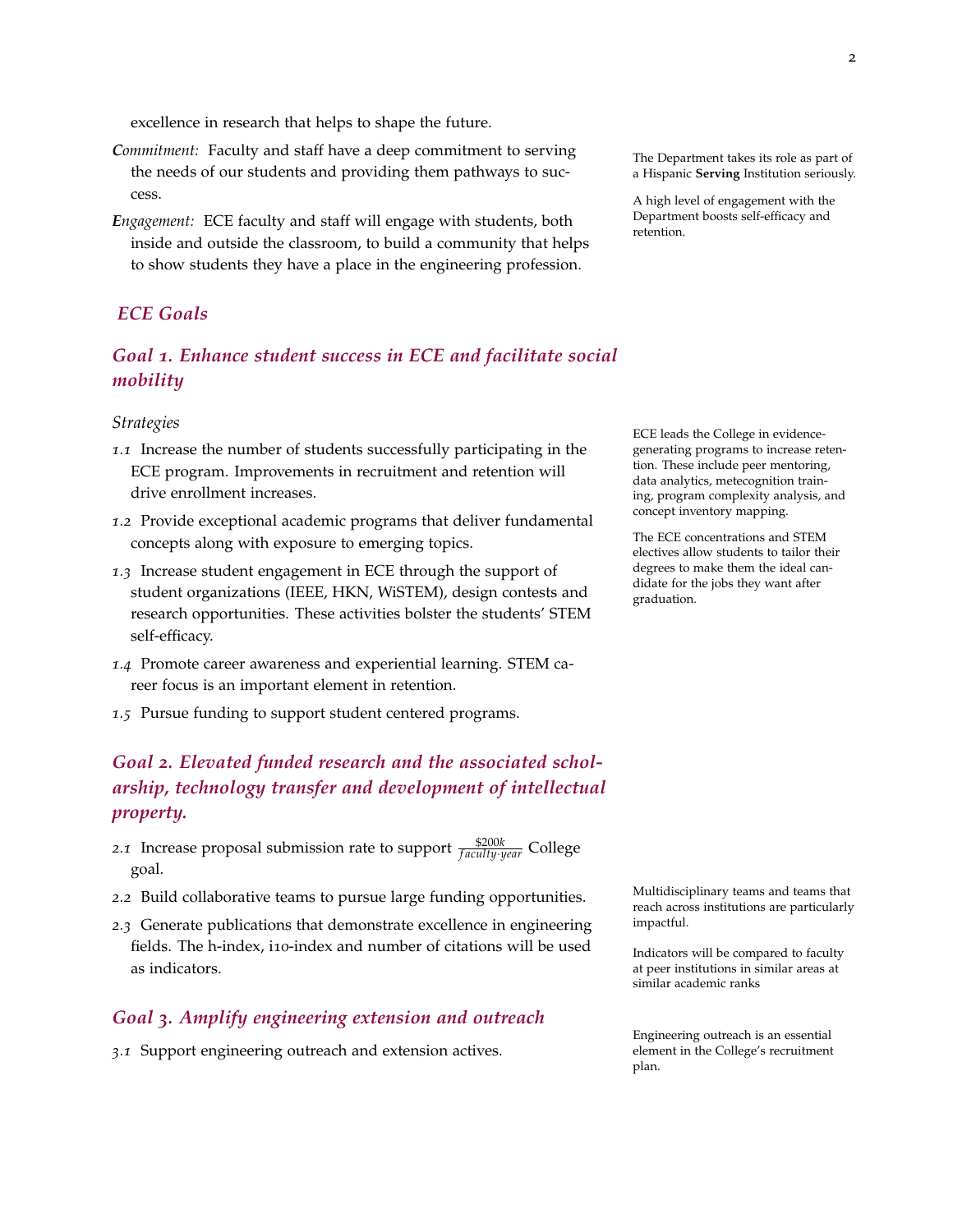- *3.2* Develop revenue-generating professional development programs.
- *3.3* Support professional organizations, journal & conference publications and funding agencies related to research programs

#### *Goals 4. Build a robust ECE Department*

- *4.1* Support faculty and staff engagement in the Department, College and University.
- *4.2* Promote faculty participation in committee work, planning efforts and task forces that strengthen the Departmental, College and University.

### *ECE KPIs*

# *KPIs for Goal 1. Enhance student success in ECE and facilitate social mobility*

- *KPI 1.1* Achieve an Undergraduate enrollment of 300 students and a Graduate enrollment of 150 students.
- *KPI 1.2* Maintain ABET accreditation. Support peer mentoring programs for all of the ECE core classes. Develop a new class in an emerging area every two years. Regularly update real-world examples in all elective courses. Increasing engagement with the De-
- *KPI 1.3* Promote faculty participation with student organizations and projects. 100% of faculty engage at least one undergraduate in research each year. 50% of faculty mentor a capstone project or design challenge each year. The same of the co-ops and internships support the co-ops and internships support the
- *KPI* 1.4 Present information on co-ops and internships to IEEE each development of STEM self-efficacy. year. 80% of faculty attend a career fair each year to understand the job market. 100% of the faculty include information on career opportunities in their classes.
- *KPI 1.5* Maintain, throughout the Department, at least one funded program for student-centered programs.

# *KPIs for Goal 2. Elevated funded research and the associated scholarship*

*KPI* 2.1 100% of the faculty meet the proposal submission rate. 60% of an engineering department. of the faculty achieve the funded research rate. 80% of submitted proposals include support for at least one graduate student and tuition. 60% of submitted proposals include support for at least one undergraduate student.

Faculty and staff engagement support student retention and build a sense of community that leads to a better learning environment. Faculty must take ownership in the

success of the University. Participation in committee work and extracurricular activities is expected of all faculty.

A healthy ECE Department will have  $#RA \geq #TA$  positions and 1.5 PhD students per faculty.

partment through hands-on projects increases student success.

Funded research is an essential element